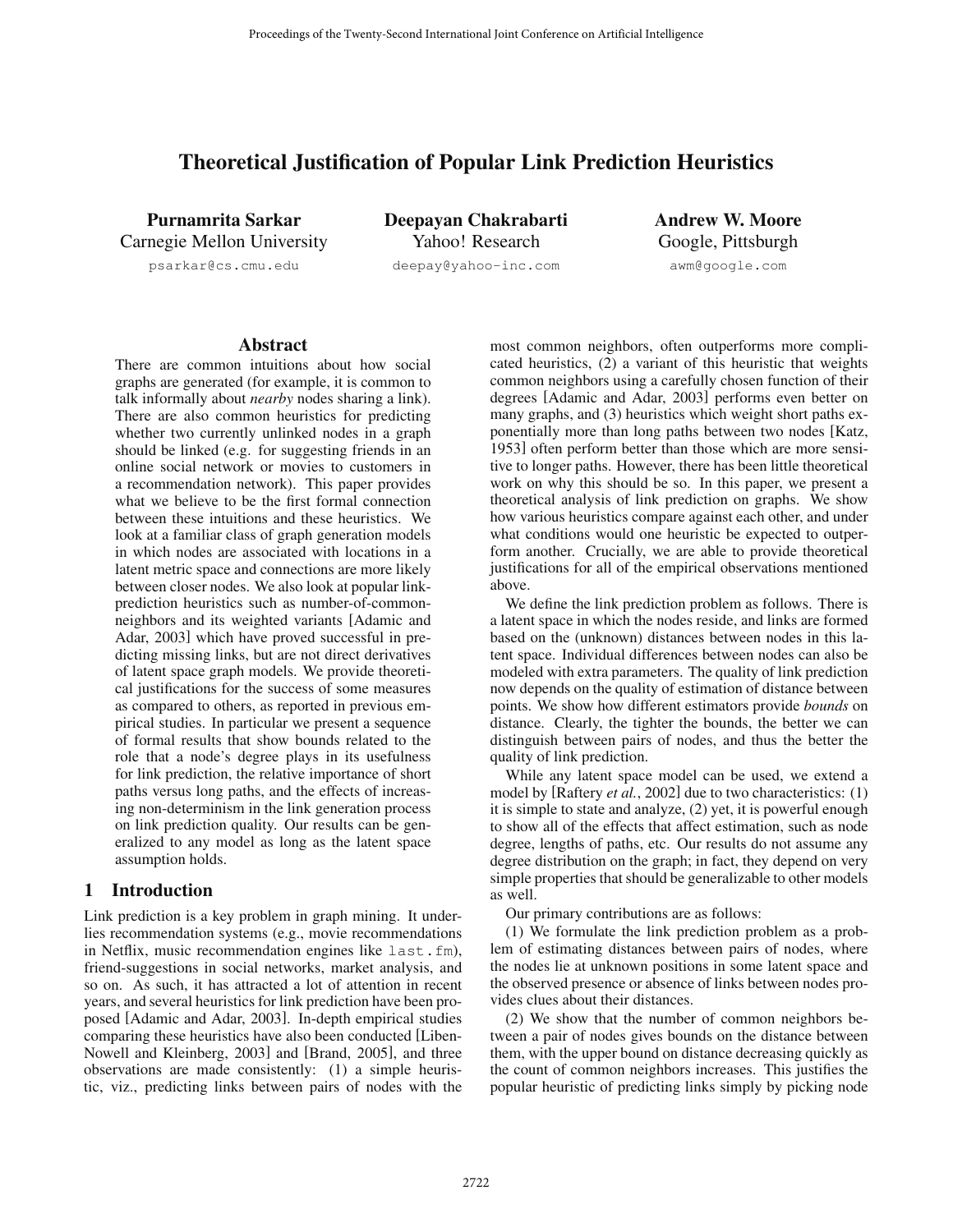pairs with the maximum number of common neighbors.

(3) Empirical studies [Liben-Nowell and Kleinberg, 2003] have shown that another popular heuristic [Adamic and Adar, 2003] that uses a carefully *weighted* count of common neighbors often outperforms the unweighted count. We present theoretical justification for this, and find an optimal weighting scheme (under certain assumptions).

(4) Another set of heuristics considers longer paths between pairs of nodes, e.g., hitting-time and other measures based on random walks. We show that while the number of long paths can, indeed, provide bounds on distance, these are looser than the bounds obtained if enough short paths (or ideally, common neighbors) exist. Thus, longer paths are more useful if shorter paths are rare or non-existent. The bounds obtained from long paths can be tightened given just the knowledge of *existence* of a short path.

(5) Finally, our results can be applied to any social network model where the nodes are distributed independently in some latent metric space, the probability of a link satisfies *homophily*, and links are independent of each other given node positions in the latent space.

This paper is organized as follows. In section 2 we discuss previous work on latent space models. Sections 3 and 4 prove the utility of popular heuristics like common neighbors under our latent space model for graph generation. In section 5, we analyze the implication of paths of length  $\ell > 2$ . Section 6 shows how to extend the analysis to handle non-determinism in the link generation process. In section 7, we summarize this paper and discuss several implications of our work.

## 2 The Latent Space Model

Research in sociology suggests that an important factor underlying many social networks is the notion of homophily: two nodes are more likely to have a link if they share similar characteristics [McPherson *et al.*, 2001; Faust, 1988]. These characteristics can be thought of as different features of a node, i.e. geographic location, college/university, work place, hobbies/interests etc. [Raftery *et al.*, 2002] modeled this by explicitly associating every node with a location in a D-dimensional space; links are more likely if the entities are close in latent space. All the pairwise events are independent, conditioned on their latent positions, i.e. distances in the latent space. Formally,  $P(i \sim j|d_{ij}) = 1/(1 + e^{\alpha(d_{ij}-1)})$ . We alter this model to incorporate a radius  $r$  in the exponent:

(modified) RHH model: 
$$
P(i \sim j | d_{ij}) = \frac{1}{1 + e^{\alpha(d_{ij} - r)}}
$$

The radius  $r$  can be interpreted as the sociability of a node. Parameter  $\alpha \geq 0$  controls the sharpness of the function whereas r determines the threshold. Setting  $\alpha = \infty$  yields a simple deterministic model with links being formed iff nodes are less than r apart (hence, we call the finite  $\alpha$  case the *nondeterministic* RHH model). Note, however, that given the distances the links are deterministic, but given the links, inferring the distances is an interesting problem since the node *positions* in latent space can still be stochastic. We build most of our analysis in this deterministic setting, and in section 6, we show how this analysis can be carried over to the nondeterministic case. We also extend the model to allow nodes to have distinct radii, thereby generating directed graphs; this is studied in section 4.

We assume that the nodes are uniformly distributed in a D dimensional Euclidean space. Hence  $P(d_{ij} \leq x)$  $V(1)x^D$ , where  $V(1)$  is the volume of a *unit radius hypersphere*. This uniformity assumption has been made in earlier social network models, e.g. by [Kleinberg, 2000], where the points are assumed to lie on a two dimensional grid. In order to normalize the probabilities, we assume that all points lie inside a *unit volume hypersphere* in D dimensions. The maximum r satisfies  $V(r) = V(1)r^D = 1$ .

Connection to the Link Prediction Problem. A latent space model is well-fitted for link prediction because, for a given node  $i$ , the most likely node it would connect to is the node closest to it in latent space (that it is not already linked to). Thus, the predicting distances between a pair of nodes is the key. While this can be obtained by maximizing the likelihood of the underlying statistical model, we show that one can obtain high probability bounds on distances from graph based heuristics. In fact we show that the distance to the node picked using a popular heuristic is within a small factor of the *true distance*. This factor quickly goes to zero as N becomes large. Although our analysis uses an extension of the RHH model to actually obtain the bounds on distances, the only property we use is of homophily in a latent metric space, i.e. if two nodes are *close* in some social space, then they are likely to form a link. Hence this idea should carry over to other social network models as well.

# 3 Deterministic Model with Identical Radii

Consider a simple version of the RHH model where all radii are equal to r, and  $\alpha \to \infty$ . This implies that two nodes i and j share a link (henceforth,  $i \sim j$ ) iff the distance  $d_{ij}$  between them is constrained by  $d_{ij} < r$ . Thus, given node positions, links are deterministic; however the node positions are still non-deterministic. While this might appear to be a strong constraint, we will show later in Section 6 that similar results are applicable even for finite but large  $\alpha$ . We now analyze the simplest of heuristics: counting the common neighbors of  $i$ and  $j$ . Let there be  $N$  nodes in total.

Let  $\mathcal{N}(i)$  be the set of neighbors of node i. Let  $Y_k$  be a random variable which is 1 if  $k \in \mathcal{N}(i) \cap \mathcal{N}(j)$ , and 0 otherwise. Given  $d_{ij}$ ,  $\forall k \notin \{i, j\}$ , the  $Y_k$ 's are independent since they only depend on the position of point  $k$ . This gives:

$$
E[Y_k|d_{ij}] = P(i \sim k \sim j|d_{ij})
$$
  
= 
$$
\int_{d_{ik}, d_{jk}} P(i \sim k|d_{ik}) P(j \sim k|d_{jk}) P(d_{ik}, d_{jk}|d_{ij}) d(d_{ik}) d(d_{jk})
$$
  

$$
d_{ik}, d_{jk}
$$

In the deterministic model, this quantity is exactly equal to the volume of intersection of two balls of radius  $r$  centered at i and j (see Figure 1). Denote this volume by  $A(r, r, d_{ij})$ . Also, the observed value of  $\sum_k Y_k$  is simply the number of common neighbors  $\eta$ . From now on we will drop the  $d_{ij}$ part when we write expectation for notational convenience. However any expectation in terms of area of intersection is obviously computed *given the pairwise distance*  $d_{ij}$ . Thus by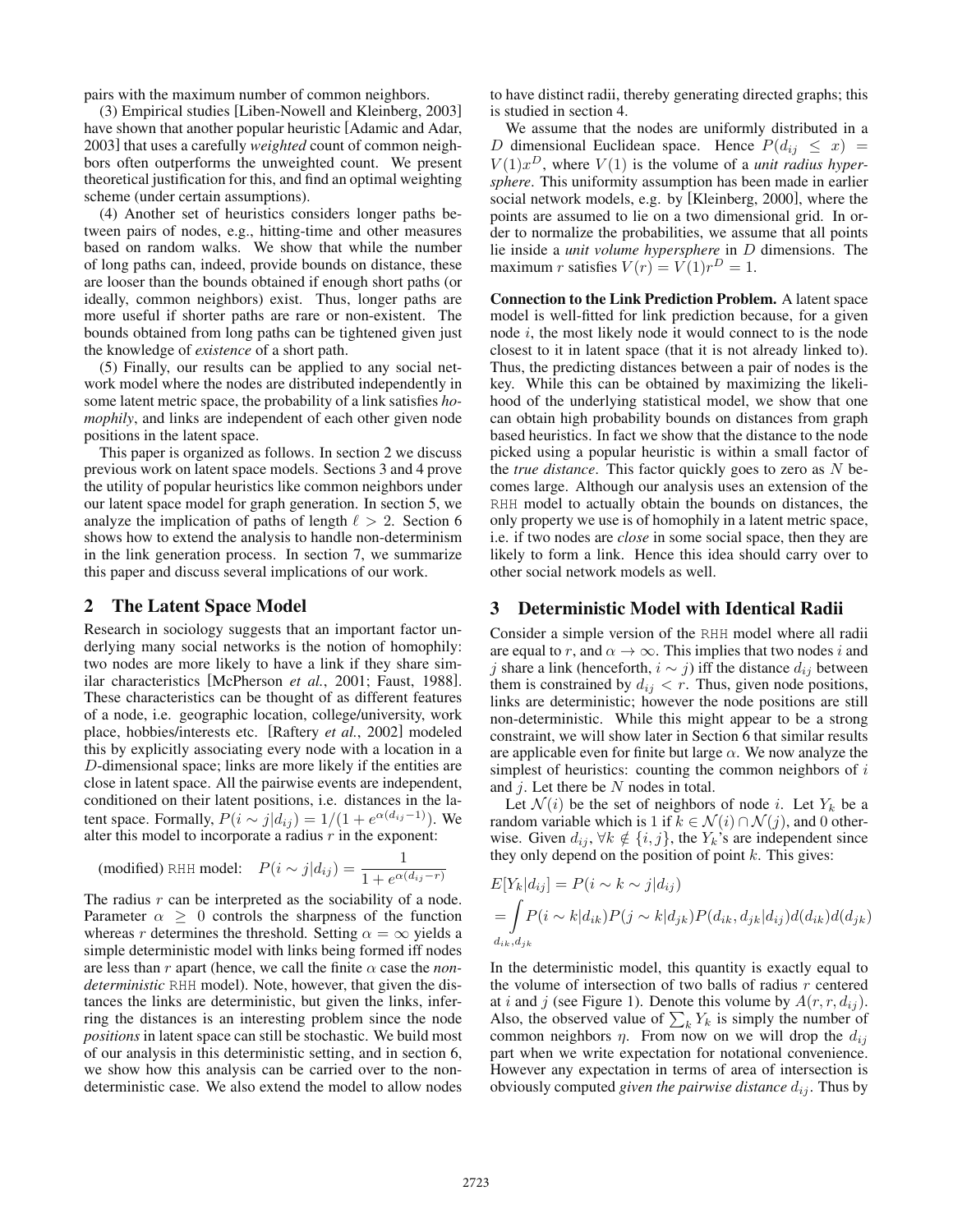

Figure 1: Common neighbors of two nodes must lie in the intersection  $A(r, r, d_{ij})$ .

using empirical Bernstein bounds [Maurer and Pontil, 2009], we have:

$$
P\left[\frac{\eta}{N} - \epsilon \le A(r, r, d_{ij}) \le \frac{\eta}{N} + \epsilon\right] \ge 1 - 2\delta,
$$
 (1)

where  $\epsilon = \sqrt{2v\ar_{N}(Y) \log 2/(\delta N) + 7 \log 2/(3\delta(N-1))}$ , and  $var_N(Y)$  is the sample variance of Y. Now,  $A(r, r, d_{ij})$ is a monotonically decreasing function of  $d_{ij}$ , so Equation 1 can be used to infer bounds on  $d_{ij}$ . One such bound, which we state without proof, is as follows.

$$
2r\left(1-\left(\frac{\eta/N+\epsilon}{V(r)}\right)^{1/D}\right) \le d_{ij} \le 2r\sqrt{1-\left(\frac{\eta/N-\epsilon}{V(r)}\right)^{2/D}}
$$

Using common neighbors in link prediction. Recall that in link prediction, we want to pick the node which is most likely to be a neighbor of  $i$ , and is not currently a neighbor (call this OPT). If we knew all node positions, we would pick the non-neighbor with the minimum distance  $(d_{OPT})$ . However, since positions in latent space are unknown, we instead predict a link to the node that shares the most common neighbors with  $i$  (call this MAX). We show next that the distance to the node with largest common neighbors  $(d_{MAX})$  is within an additive factor of  $d_{OPT}$ , and this factor goes to zero as N increases. This implies that, as  $N$  increases, link prediction using the number of common neighbors converges to the optimal prediction.

Let the number of common neighbors between i and OPT be  $\eta_{OPT}$ , and between i and MAX be  $\eta_{MAX}$ . The corresponding distances are  $d_{OPT}$  with  $d_{MAX}$ , and the corresponding areas of intersection with i are  $A_{OPT}$  and  $A_{MAX}$  respectively. Let  $\epsilon_o$  =  $\sqrt{2 \text{var}_N(Y_{OPT}) \log 2/(\delta N)} + 7 \log 2/(3\delta(N-1))$  and  $\epsilon_m = \sqrt{2 \text{var}_N(Y_{MAX}) \log 2/(\delta N)} + 7 \log 2/(3\delta(N-1)),$ where  $Y_{OPT}$  and  $Y_{MAX}$  denote the random variable for common neighbors between  $i$  and OPT, and  $i$  and MAX respectively. Let  $\epsilon_f = \epsilon_o + \epsilon_m$ .

#### Theorem 3.1.

$$
d_{OPT} \le d_{MAX} \overset{w.h.p}{\le} d_{OPT} + 2r \left(\frac{\epsilon_f}{V(r)}\right)^{\frac{1}{D}} d_{OPT} + 2 \left(\frac{\epsilon_f}{V(1)}\right)^{\frac{1}{D}}
$$

As  $N \to \infty$ ,  $\epsilon_f \to 0$ , so the node with the highest number of common neighbors will be the optimal node for link prediction.

## 4 Deterministic Model with Distinct Radii

Until now our model has used the same  $r$  for all nodes. The degree of a node is distributed as  $Bin(N, V(r))$ , where  $V(r)$ is the volume of a radius  $r$ . Thus  $r$  determines the degree of a node in the graph, and identical  $r$  will lead to a roughly regular graph. In practice, social networks are far from regular. In order to accommodate complex networks we will now allow a different radius  $(r_i)$  for node i. For this section, we will assume that these radii are independent, and are known. The new connectivity model is:  $i \rightarrow j$  iff  $d_{ij} \leq r_j$ , where  $i \rightarrow j$ now represents a *directed* edge from i to j. While variants of this are possible, this is similar in spirit to a citation network, where a paper  $i$  tends to cite a well-cited paper  $j$  (with larger number of in-neighbors) than another infrequently cited paper on the same topic; here,  $r_i$  can be thought of as the measure of popularity of paper  $j$ . Under this model, we will show why some link prediction heuristics work better than others.

As in the previous section, we can use common neighbors to estimate distance between nodes. We can count common neighbors in 4 different ways as follows:

- Type-1: All k, s.t.  $k \to i$  and  $k \to j$ : all nodes which point to both i and j. The probability of this given  $d_{ij}$  is  $P(d_{ik} \leq r_i \cap d_{jk} \leq r_j | d_{ij})$ , which can be easily shown to be  $A(r_i, r_j, d_{ij})$ .
- Type-2: All k, s.t.  $i \rightarrow k$  and  $j \rightarrow k$ : all nodes to which both i and j point. The probability of this given  $d_{ij}$  is  $A(r_k, r_k, d_{ij}).$
- Type-3: All k, s.t.  $i \rightarrow k$  and  $k \rightarrow j$ : all directed paths of length 2 from i to j. The probability of this given  $d_{ij}$ is given by  $A(r_k, r_j, d_{ij}).$
- Type-4: All k, s.t.  $j \rightarrow k$  and  $k \rightarrow i$ : all directed paths of length 2 from j to i. The probability of this given  $d_{ij}$ is given by  $A(r_i, r_k, d_{ij})$ .

If we count type-1 nearest neighbors, the argument from section 3 carries over, and if there are enough common neighbors of this type, we can estimate  $d_{ij}$  by computing  $A(r_i, r_j, d_{ij})$ . However, if both  $r_i$  and  $r_j$  are small, there might not be many common neighbors; indeed, if  $d_{ij} > r_i + r_j$ , then there will be no type-1 common neighbors. In such cases, we consider type-2 neighbors, i.e. the ones which both  $i$  and  $j$  point to. The analysis for type-3 and type-4 neighbors is very similar to that for type-2, and hence we do not discuss these any further. In the type-2 case, the radii  $r_k$  of the common neighbors play an important role. Intuitively, if both  $i$  and  $j$  point to a very popular node (high radius  $r_k$ ), then that should not give us a lot of information about  $d_{ij}$ , since it is not very surprising. In particular, any type-2 common neighbor  $k$  leads to the following constraint:  $d_{ij} \leq d_{ik} + d_{jk} \leq 2r_k$ . Obviously, the bound is stronger for small values of  $r_k$ . This argues for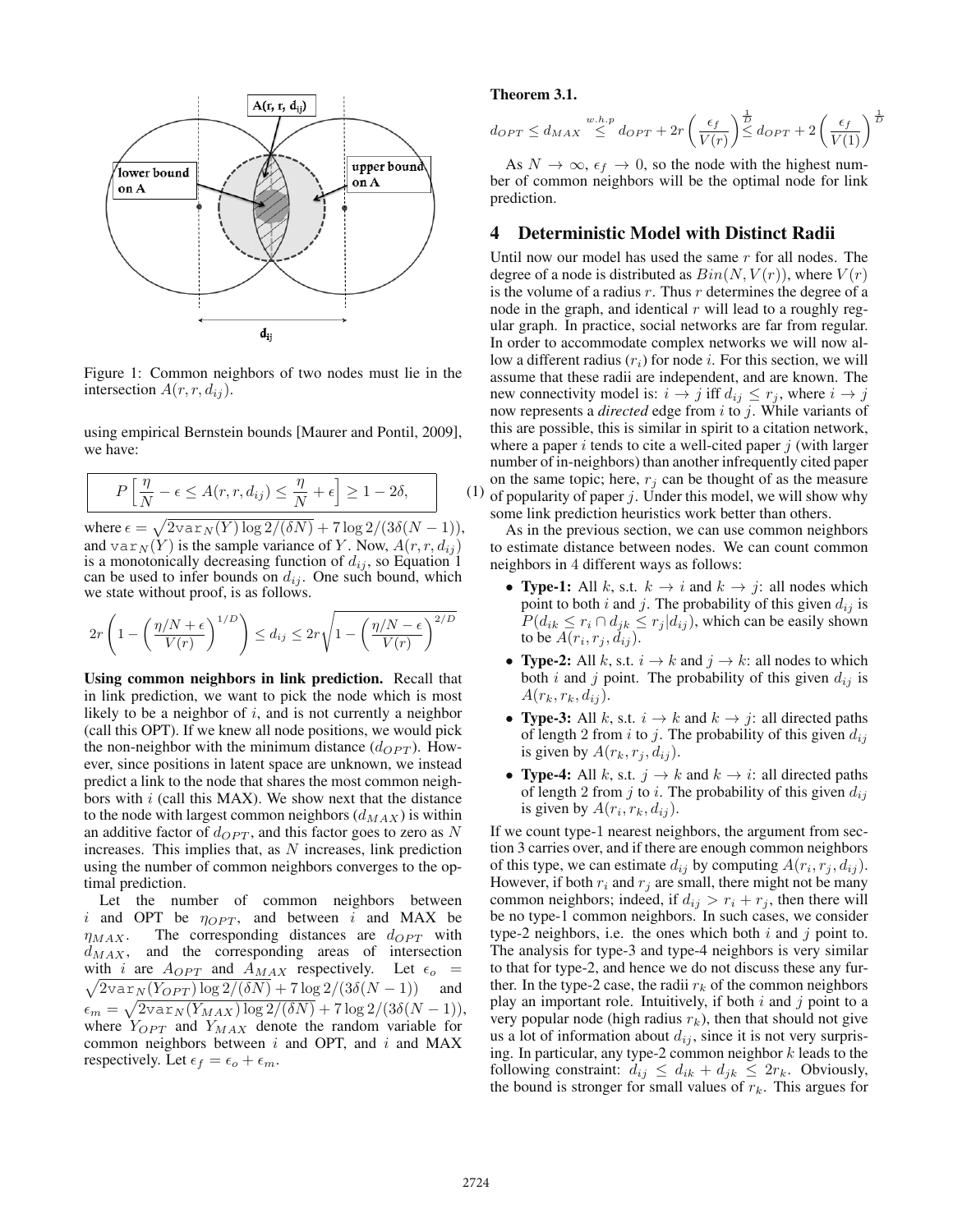weighting common neighbors differently, depending on their radii. We formalize this intuition using a toy example below, while noting that the analysis in the following section can be generalized to graphs where the radii of the nodes form a finite set.

Motivating Example. Take a toy network where the nodes can have two different radii R and R', with  $R < R'$ . The total number of low radii nodes is  $N_R$ , whereas that of large radii nodes is  $N_{R'}$ .

The formula for the expectation of the number of type-2 common neighbors will now have a mixture of  $A(R, R, d_{ij})$ and  $A(R', R', d_{ij})$ . One solution is to estimate high probability bounds on distances from the two different classes of common neighbors separately, and then examine the intersection of these bounds. Another solution is to look at weighted combinations of common neighbors from different radii. The weights will reflect how important one common neighbor is relative to another. For example, consider a pair of papers which both cite a book on introduction to algorithms (cited by 5000 other papers, i.e. higher radius), and a specific article on randomized algorithms (cited by 30 other papers, i.e. lower radius). The second article gives more evidence on the "closeness" or similarity of the pair. We will formalize this approach next.

Suppose we observe  $\eta_R$  common neighbors of  $N_R$  nodes of small radius, and  $\eta_{R'}$  common neighbors of  $N_{R'}$  nodes of large radius, between pair of nodes  $i, j$ . The likelihood of these observations, given the pairwise distance  $d_{ij}$  is:

$$
\prod_{r \in \{R,R'\}} \binom{N_r}{\eta_r} A(r,r,d_{ij})^{\eta_r} (1 - A(r,r,d_{ij}))^{N_r - \eta_r} \tag{2}
$$

We want to rank pairs of nodes using the distance estimate  $d^*$  that maximizes the likelihood of this partial set of observations. However, if  $\eta_R > 0$ , the logarithm of the above is defined only when  $d_{ij} \leq 2R$ . To make the like-<br>lihood well-behaved, we introduce a small noise parameter β: node *i* connects to node *j* with probability  $\hat{1} - \beta$  (if  $d_{ij} \leq r_j$ ), or with probability  $\beta$  (otherwise). Now, the probability of having a type-2 common neighbor of radius  $r$  will be  $\beta + A(r, r, d_{ij})$  $(1-\beta)$ . For ease of exposition we will denote this by  $A_\beta(r, r, d_{ij})$ . The new likelihood will be exactly as in eq. (2), except we will use  $A_\beta$  instead of A. Setting the derivative of the logarithm to zero yields:

$$
w(R, d^*)N_R A_\beta(R, R, d^*) + w(R', d^*)N_{R'} A_\beta(R', R', d^*)
$$
  
= 
$$
w(R, d^*)\eta_R + w(R', d^*)\eta_{R'}
$$

where,  $w(R, d^*) = \frac{\frac{dA_\beta(R, R, d_{ij})}{d_{ij}}}{A_\beta(R, R, d^*)(1 - A_\beta(R, R, d^*))}$ . Note that the negative sign is only to make both sides positive, since  $A_\beta$  decreases with distance.

Further analysis of this equation ([Sarkar *et al.*, 2010]) shows that for a given distance  $d$  and increasing radius  $r$ , the weight  $w(r, d)$  first decreases sharply but increases again once r becomes close to the maximum radius, i.e.,  $V(r) \approx 1$ . Thus, it is high for both nodes of very low and very high radius. The reason for giving high weight to a low-radius common neighbor is clear: the presence of such a neighbor gives strong evidence that  $d$  is small. On the other hand, the *absence* of a *very* high degree node in the set of common neighbors gives strong evidence that  $d$  is very large, which is why  $w(r, d)$  is large for common neighbors of very high degree. Note that the presence of low radius common neighbors in the absence of very high radius common neighbors is extremely unlikely. This is because if a pair of nodes are close enough to connect to a low radius node, they are also very likely to both be within the radius of some very high radius node.

Since  $NV(r)$  is the expectation of the indegree of a node of radius r, high-radius nodes are expected to have extremely high degrees. However, high-degree nodes in real-world settings typically connect to no more than 10−20% of the set of nodes, which is why a practical weighting only needs to focus on situations where  $V(r) \ll 1$ . For relatively small d (which are the interesting candidates for link prediction), the weights  $w(r, d)$  can then well approximated by  $w(r) = 1/r$  up to a constant. Note that this is identical to weighting a node by  $1/(NV(r))^{1/D}$ , i.e., essentially weighting a common neighbor i by  $1/ \deg(i)^{1/D}$ .

The Adamic/Adar link prediction heuristic. The Adamic/Adar measure [Adamic and Adar, 2003] was introduced to measure pairwise web-page similarity. Instead of computing the number of common features of two webpages, the heavier weights were assigned to the rarer features. In our social networks context, this translates to:

$$
\text{Adamic/Adar} = \sum_{k \in \mathcal{N}(i) \cap \mathcal{N}(j)} \frac{1}{\log(\deg(k))}
$$

Note that this has the same trend as the  $1/\deg(i)^{1/D}$  formula discussed above. [Liben-Nowell and Kleinberg, 2003] have shown that Adamic/Adar out-performs the number of common neighbors in terms of link prediction accuracy in a variety of social and citation networks, confirming the positive effect of a skewed weighting scheme that we observed in the motivating example.

We can analyze the Adamic/Adar measure as follows. In our model, the expected degree of a node  $k$  of radius  $r_k$  is simply  $NV(r_k)$ , so we set the weights as  $w_k =$  $1/\log(NV(r_k))$ . Let  $S = \sum_k w_k Y_k$ , where random variable  $Y_k = 1$  if k is a type-2 common neighbor of i and j, and zero otherwise. Clearly,  $E[S] = \sum_{k} A(r_k, r_k, d_{ij}) / \log(NV(r_k))$ . Le  $k w_k A(r_k, r_k, d_{ij}) =$  $_{k} A(r_{k}, r_{k}, d_{ij}) / \log(NV(r_{k}))$ . Let the minimum and maximum radii be  $r_{\min}$  and  $r_{\max}$  respectively. The following can be easily obtained from the Chernoff bound:

**Lemma 4.1.** 
$$
\frac{\mathcal{S}}{N} \left(1 - \sqrt{\frac{3 \log (N V(r_{\max})) \ln(1/\delta)}{N \cdot A(r_{\max}, r_{\max}, d_{ij})}}\right) \leq \frac{E[\mathcal{S}]}{N} \leq \frac{\mathcal{S}}{N} \left(1 + \sqrt{\frac{3 \log (N V(r_{\min})) \ln(1/\delta)}{N \cdot A(r_{\min}, r_{\min}, d_{ij})}}\right)
$$

Clearly, the error terms decay with increasing  $N$ , and for large N, we can tightly bound  $E[S]$ . Since  $E[S]$  is monotonically decreasing function of  $d_{ij}$ , this translates into bounds on  $d_{ij}$  as well.

We have seen that low radius common neighbors imply that distance is small, whereas fewer high degree common neighbors in the absence of any low degree common neighbors imply that distance is large. Based on these observations we can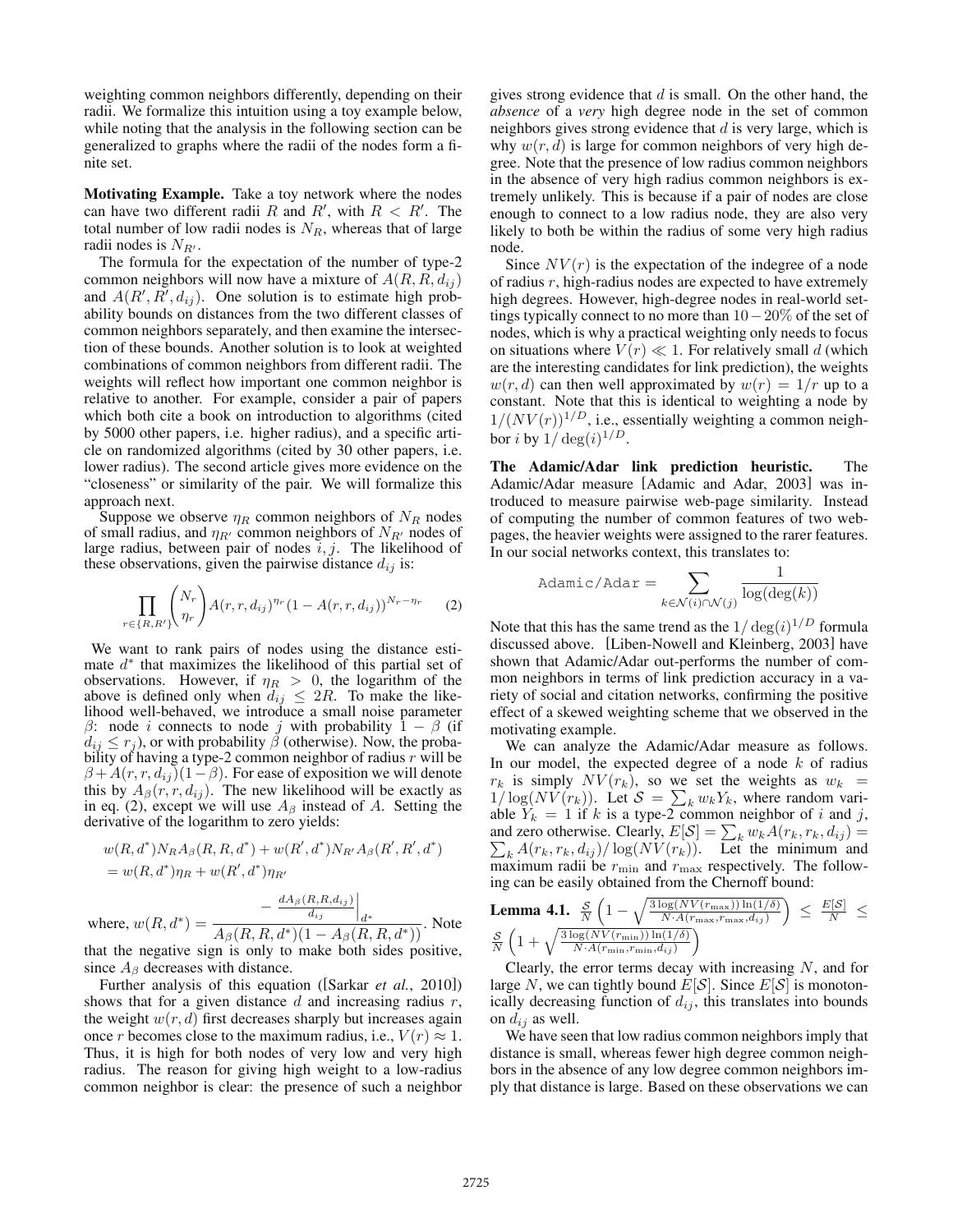also examine the number of common neighbors, say  $Q_R$  (T<sub>R</sub>) with radii smaller (larger) than a given radius  $R$ . This translates into bounds on distance, the key idea being that large  $Q_R$  for small R indicates a small distance, whereas small  $T_R$ for large  $R$  indicates large distance with high probability. In addition, we design ([Sarkar *et al.*, 2010]) *Sweep Estimators* that obtain bounds on distance from the entire range of radii of common neighbors and retains the best bounds.

# 5 Estimators using Longer Paths in the Deterministic Model

The bounds on the distance  $d_{ij}$  described in the previous sections apply only when  $i$  and  $j$  have common neighbors. However, there will be no common neighbors if (for the undirected case) (a)  $d_{ij} > 2r$ , or (b) no points fall in the intersection area  $A(r, r, d_{ij})$  due to small sample size N. In such cases, looking at paths of length  $\ell > 2$  between i and j can yield bounds on  $d_{ij}$ . Even if common neighbors exist, these bounds can be tighter, especially when there are few common neighbors but many longer paths.

An Upper Bound for  $\ell > 2$ . Recall that a *simple* path of length  $\ell$  from i to j is a path of the form  $i \sim k_1 \sim k_2 \sim k_2 \sim k_1 \sim k_1$  $\dots k_{\ell-2} \sim j$ , with no repeated node. We need to infer bounds on  $d_{ij}$  given the observed number of simple paths  $\eta_{\ell}(i, j)$ .

As before, we can derive these by bounding the expected number of  $\ell$ -hop paths  $\eta_{\ell}(i, j)$ , and the deviation of the true number of paths from its expectation. However, for  $\ell > 2$ , the paths are dependent (e.g., two paths can share intermediate nodes) so Chernoff bounds do not apply. Instead, we proceed in three steps. First, we bound the maximum degree Δ of any graph generated by the RHH model, and show that  $\eta_{\ell}(i,j) \leq \Delta^{\ell-1}$ . Second, we upper-bound  $E[\eta_{\ell}(i,j)]$  by *triangulation*. As shown in Figure 2, a given sequence of distinct points  $(i, k_1, k_2, \ldots, j)$  forms a path if each  $k_i$  is within distance  $a_i \leq r$  of the previous point  $k_{i-1}$  and within distance  $d_i$  of j, and the intermediate distances  $d_i$  can be bounded in terms of r and  $d_{ij}$  by repeated applications of the triangle inequality. The bounds on  $a_i$  and  $d_i$  can, in turn, be translated into bounds on the probability of the given sequence forming a path in the graph. Since there at most  $\Delta^{\ell-1}$  such paths, this gives a bound on  $E[\eta_\ell(i, j)]$ . Finally, we observe that  $\eta_\ell(i, j)$ is "robust" in the sense that changing the position of any one point in the latent space can cause only a bounded change in  $\eta_{\ell}(i, j)$ . We utilize this to bound the maximum deviation of  $\eta_{\ell}(i, j)$  from its expectation. Combining these, we obtain the following result.

**Theorem 5.1.** *With probability at least*  $(1 - 2\delta)$ *,* 

$$
\eta_{\ell}(i,j) \leq (NV)^{\ell-1} \left[ \prod_{p=1}^{\ell-1} A(r, p \times r, (d_{ij} - (\ell - p - 1)r)_{+}) \right. \\
\left. + \frac{(\ell-1)\sqrt{\frac{1/\delta}{2}}}{\sqrt{N}V\left(1 + \sqrt{\frac{\ln(N/\delta)}{2NV}}\right)} \right] \left(1 + \sqrt{\frac{\ln(N/\delta)}{2NV}}\right)^{\ell-1},
$$

*where*  $x_{+} = \max(x, 0)$ *.* 



Figure 2: Triangulation for bounding  $d_{ij}$  using  $\ell$ -hop paths.

**Bounding**  $d_{ij}$ . Theorem 5.1 yields an upper bound  $d_{ij}$  as follows. Only the first term in the summation depends on  $d_{ij}$ , and this term decreases monotonically with increasing  $d_{ij}$ . Thus, a simple binary search can give us the value of  $d_{ij}$  that achieves the equality in Theorem 5.1, and this is an upper bound on  $d_{ij}$ .

A looser but analytic bound can be obtained by upperbounding all but one of the  $A(.)$  terms by 1. For example, for 3-hop paths, we have:

$$
d_{ij} \le r + 2r\sqrt{1 - \left(\frac{\eta_3(i,j)/c(N,\delta) - c'(N,\delta)}{V(r)}\right)^{2/D}}
$$

In general, bounds for  $\ell$ -hop paths are of the form  $d_{ij} \leq$  $\ell r(1 - g(\eta_{\ell}(i, j), \epsilon))$ . Thus, for some  $\ell' > \ell$ ,  $\eta_{\ell'}(i, j)$  needs to be much larger than  $\eta_{\ell}(i, j)$  for the bound using  $\ell'$  to be stronger than that for  $\ell$ . In particular, this shows that when enough common neighbors are present (i.e., 2-hop paths), looking at longer paths is unlikely to improve bounds and help link prediction, thus theoretically confirming the empirical observations of [Liben-Nowell and Kleinberg, 2003]. However, we note that tighter bounds can be found when shorter paths are known to exist; this is discussed in detail in [Sarkar *et al.*, 2010].

**Observations.** Our analysis of  $\ell$ -hop paths yields the following observations. (1) When short paths are non-existent or rare, the bounds on  $d_{ij}$  that we obtain through them can be loose. Longer paths can be used to yield better bounds in such cases. (2) As  $\ell$  increases, more and more long paths need to be observed before the corresponding bound on  $d_{ij}$  becomes comparable or better than bounds obtained via shorter paths. (3) Even the *existence* of a short path can improve upper bounds obtained by all longer paths. In addition, lower bounds on  $d_{ij}$  can also be obtained. (4) The *number* of paths is important to the bound. Link prediction using the length of the shortest path ignores this information, and hence should perform relatively poorly, as observed by [Liben-Nowell and Kleinberg, 2003; Brand, 2005] and [Sarkar and Moore, 2007].

#### 6 The Non-deterministic Case

Previously we have assumed that, given the positions of points, the corresponding graph could be inferred exactly. In terms of the RHH model introduced in section 2, this corresponds to setting  $\alpha \to \infty$ . In this section, we investigate the effects of finite  $\alpha$ . Our analysis shows that while bounds become looser, the results are still qualitatively similar.